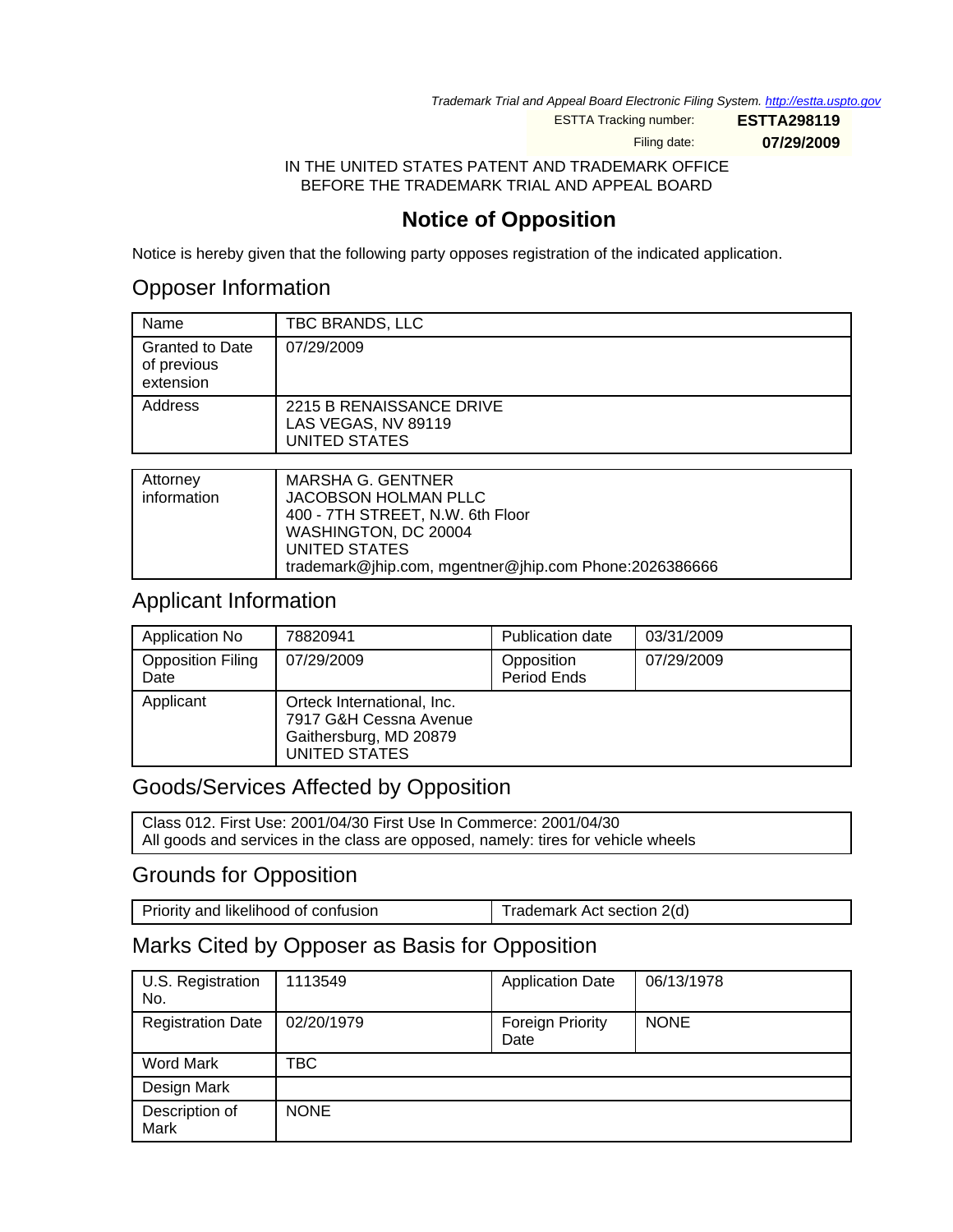| Goods/Services           | Class 012. First use: First Use: 1978/03/29 First Use In Commerce: 1978/03/29<br><b>TIRES</b>                                                                                                                                                                                                                                                                                                                                                                      |                          |             |
|--------------------------|--------------------------------------------------------------------------------------------------------------------------------------------------------------------------------------------------------------------------------------------------------------------------------------------------------------------------------------------------------------------------------------------------------------------------------------------------------------------|--------------------------|-------------|
|                          |                                                                                                                                                                                                                                                                                                                                                                                                                                                                    |                          |             |
| U.S. Registration<br>No. | 2811332                                                                                                                                                                                                                                                                                                                                                                                                                                                            | <b>Application Date</b>  | 02/12/2002  |
| <b>Registration Date</b> | 02/03/2004                                                                                                                                                                                                                                                                                                                                                                                                                                                         | Foreign Priority<br>Date | <b>NONE</b> |
| <b>Word Mark</b>         | TBC PRIVATE BRANDS                                                                                                                                                                                                                                                                                                                                                                                                                                                 |                          |             |
| Design Mark              |                                                                                                                                                                                                                                                                                                                                                                                                                                                                    |                          |             |
| Description of<br>Mark   | <b>NONE</b>                                                                                                                                                                                                                                                                                                                                                                                                                                                        |                          |             |
| Goods/Services           | Class 016. First use: First Use: 2002/01/00 First Use In Commerce: 2002/01/00<br>cardboard floor display units for merchandising products; posters; printed<br>advertising and promotional materials, namely, paper signs, newspaper clip art;<br>publications, namely, product guides feature tires; brochures about tires<br>Class 035. First use: First Use: 2002/01/00 First Use In Commerce: 2002/01/00<br>wholesale distributorships featuring vehicles part |                          |             |

| U.S. Registration<br>No. | 3061728                                                                                                                                                                                                                                                                                                                                    | <b>Application Date</b>         | 08/12/2004  |
|--------------------------|--------------------------------------------------------------------------------------------------------------------------------------------------------------------------------------------------------------------------------------------------------------------------------------------------------------------------------------------|---------------------------------|-------------|
| <b>Registration Date</b> | 02/28/2006                                                                                                                                                                                                                                                                                                                                 | <b>Foreign Priority</b><br>Date | <b>NONE</b> |
| Word Mark                | TBC PRIVATE BRANDS                                                                                                                                                                                                                                                                                                                         |                                 |             |
| Design Mark              | TBC PRIVATE BRANDS                                                                                                                                                                                                                                                                                                                         |                                 |             |
| Description of<br>Mark   | <b>NONE</b>                                                                                                                                                                                                                                                                                                                                |                                 |             |
| Goods/Services           | Class 016. First use: First Use: 2002/01/00 First Use In Commerce: 2002/01/00<br>CARDBOARD FLOOR DISPLAY UNITS FOR MERCHANDISING PRODUCTS;<br>POSTERS; PRINTED ADVERTISING AND PROMOTIONAL MATERIALS,<br>NAMELY, PAPER SIGNS, NEWSPAPER CLIP ART; PUBLICATIONS,<br>NAMELY, PRODUCT GUIDES FEATURING TIRES; BROCHURES ABOUT<br><b>TIRES</b> |                                 |             |
|                          | Class 035. First use: First Use: 2002/01/00 First Use In Commerce: 2002/01/00<br>WHOLESALE DISTRIBUTORSHIPS FEATURING VEHICLE PARTS                                                                                                                                                                                                        |                                 |             |

| Attachments | 76369492#TMSN.gif ( 1 page )( bytes )<br>76606744#TMSN.gif ( 1 page ) ( bytes )<br>BCT nop.pdf (13 pages)(1018682 bytes) |
|-------------|--------------------------------------------------------------------------------------------------------------------------|
|-------------|--------------------------------------------------------------------------------------------------------------------------|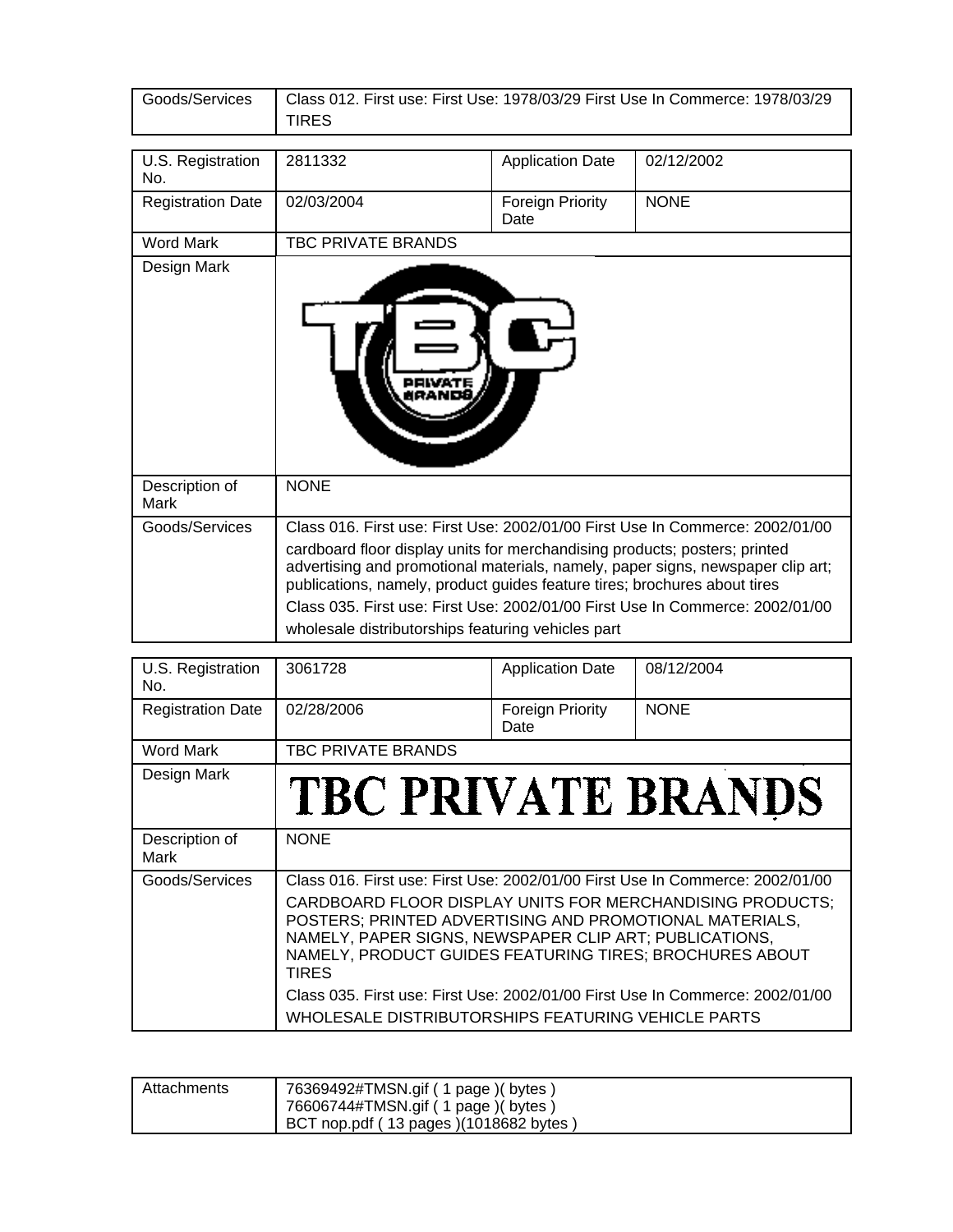# **Certificate of Service**

The undersigned hereby certifies that a copy of this paper has been served upon all parties, at their address record by First Class Mail on this date.

| Signature | /Marsha G. Gentner/      |
|-----------|--------------------------|
| Name      | <b>MARSHA G. GENTNER</b> |
| Date      | 07/29/2009               |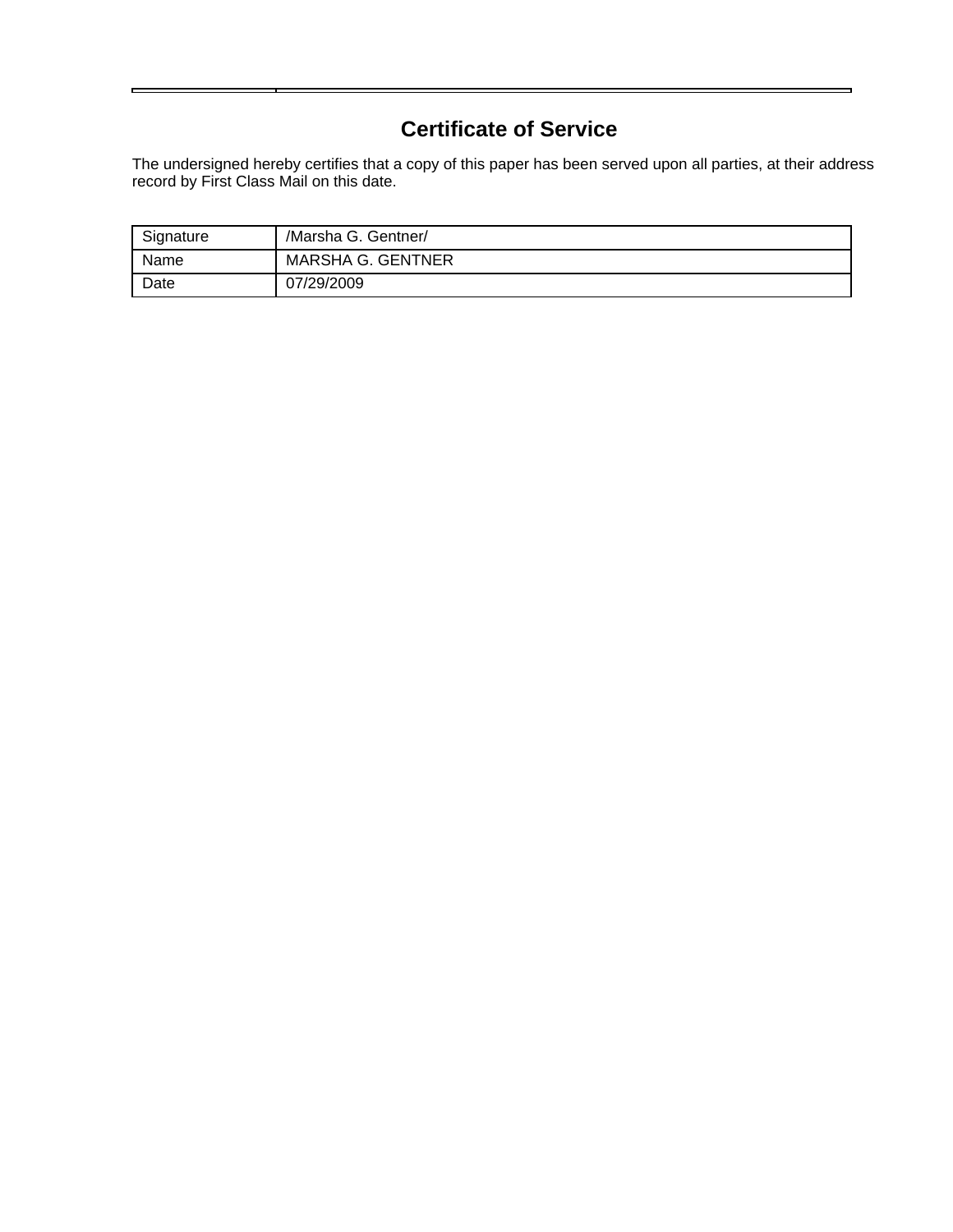#### IN THE UNITED STATES PATENT AND TRADEMARK OFFICE BEFORE THE TRADEMARK TRIAL AND APPEAL BOARD

 $\mathcal{E}$ TBC BRANDS, LLC,  $\lambda$ Opposer,  $\lambda$ 冫 ) Opposition No.  $V_{\bullet}$  $\overline{\phantom{a}}$ ORTECK INTERNATIONAL, INC.  $\frac{1}{2}$  $\lambda$ Applicant.

#### **NOTICE OF OPPOSITION**

In the matter of an application to register a trademark under the Trademark Act of 1946, Serial No. 78/820,941, filed February 22, 2006, in the name of Orteck International, Inc., published for opposition in the Trademark Official Gazette of March 31, 2009, Vol. 1340, No. 5, at page TM 799, for the mark BCT, the Opposer, TBC Brands, LLC, believes it will be damaged by registration of said alleged trademark and hereby opposes same. The grounds for opposition are as follows:

The Opposer, TBC Brands LLC, is a limited liability company duly organized and  $1<sub>z</sub>$ existing under the laws of the State of Delaware and having its place of business at 2215 B Renaissance Drive, Las Vegas, Nevada 89119. Opposer, through its related company, TBC Corporation, markets, distributes and sells, throughout the world and in commerce, a variety of vehicle products and services, at both the wholesale and retail level, including tires; TBC Corporation is the largest vertically integrated marketer of tires for the replacement market in the United States. (Opposer and its related company, TBC Corporation, hereafter collectively are referred to as "TBC".)

Since prior to the alleged date of first use in the application opposed herein, TBC has, 2. and is now, engaged in the production, distribution and sale of vehicle products and services, including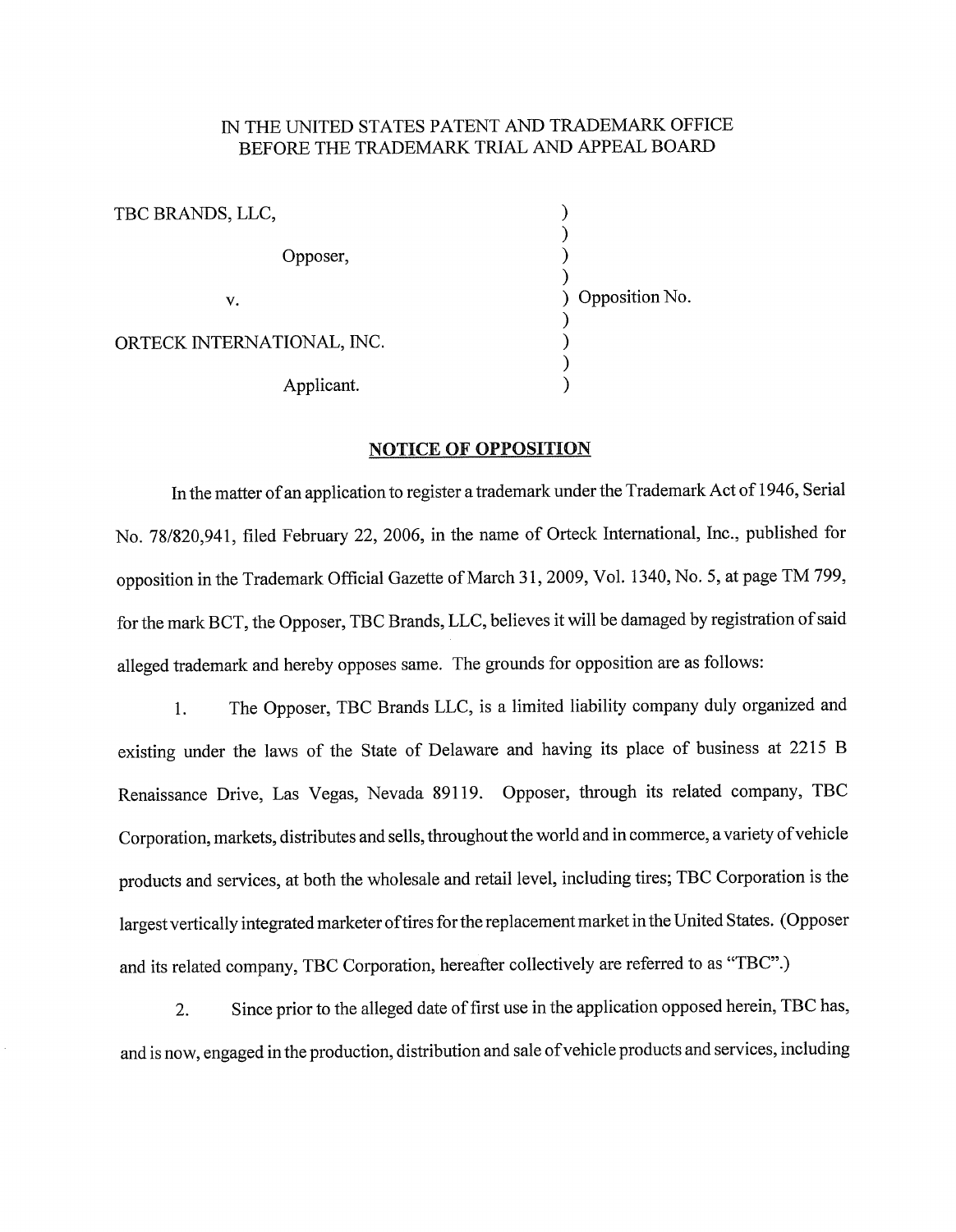tires, in commerce in the United States, under and in connection with the trade name and trademark TBC, alone and in conjunction with other words, designs and symbols. TBC continuously has used said Opposer's TBC name and mark, in commerce in connection with vehicle products and services, produced, advertised, distributed, marketed, offered for sale, and sold by TBC, and to identify and designate same, and to distinguish those goods, services, and TBC's business, from those of others.

Opposer is the owner of, and will rely on herein, the following U.S. trademark  $3.$ registrations for its TBC name and mark:

| <b>REGISTRATION NO.</b> | <b>ISSUE DATE</b>        |
|-------------------------|--------------------------|
| $\frac{1,113,549}{ }$   | February 20, 1979        |
| 2,811,332               | February 3, 2004         |
| $ 3,061,728\rangle$     | <b>February 28, 2006</b> |

Said registrations are valid and subsisting, and constitute conclusive and/or *prima facie* evidence of Opposer's ownership of Opposer's TBC name and mark, and exclusive right to use same in commerce in connection with the goods and services set forth in said registrations. Attached hereto is a current printout of information from the electronic database records of the U.S. Patent and Trademark Office showing the current status and title of the aforementioned registrations.

On February 22, 2006, Applicant filed an application to register the mark BCT. Said  $4.$ application was accorded Serial No. 78/820,941, and was published for opposition in the Official Gazette of March 31, 2009, at page TM 799, identifying the goods as "tires for vehicle wheels."

Applicant's BCT mark sought to be registered by Applicant is a colorable imitation of,  $5<sub>1</sub>$ and is confusingly similar to, Opposer's prior and aforesaid TBC name and mark.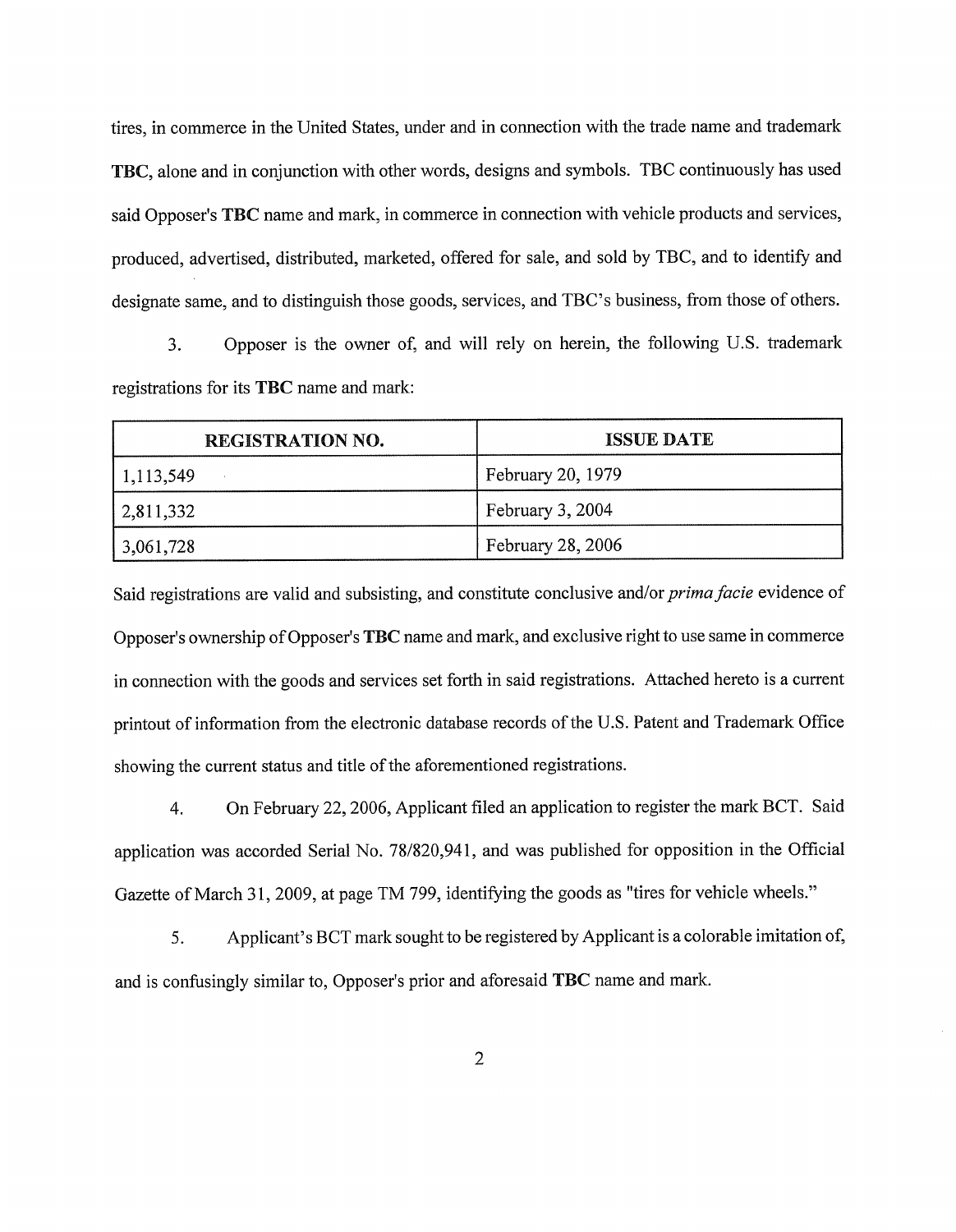6. The goods set forth in the application opposed herein are the same, similar and/or related to the goods and services in connection with which TBC uses Opposer's TBC name and mark, and on information and belief, the goods set forth in the opposed application are and/or will be sold through the same and/or similar channels of trade, and/or to the same general class of purchasers, in and to which TBC's products and services are marketed and/or sold.

The registration and/or use of the BCT mark, as set forth in the opposed application, 7. is likely to cause confusion, mistake, and/or to deceive as to origin, sponsorship, and/or association of Applicant's goods sold under the BCT mark sought to be registered by Applicant vis-a-vis TBC and/or Opposer's TBC mark, and/or to mislead purchasers of Applicant's and/or TBC's goods, and/or the public in general, into believing that Applicant's goods are sold by, emanate from, and/or in some way, directly or indirectly, are associated with TBC, and/or Opposer's TBC name and mark, and/or TBC's products, services and/or business, or vice versa, to the damage and detriment of TBC.

By virtue of the foregoing, TBC believes it will be damaged by the registration by 8. Applicant of the BCT mark, as set forth in application Serial No. 78/820,941.

9. If Applicant is granted the registration opposed herein, and Applicant obtains such rights as conferred under the Principal Register of the Trademark Act of 1946, Applicant will obtain unlawful gain and advantage to which it is not entitled under the Trademark Act of 1946, to the detriment and harm of Opposer.

WHEREFORE, this Opposer, TBC Brands, LLC, believes and alleges that it will be damaged by registration of the BCT mark of application Serial No. 78/820,941, as aforesaid, and prays that:

judgment in the present opposition be entered in favor of Opposer; A.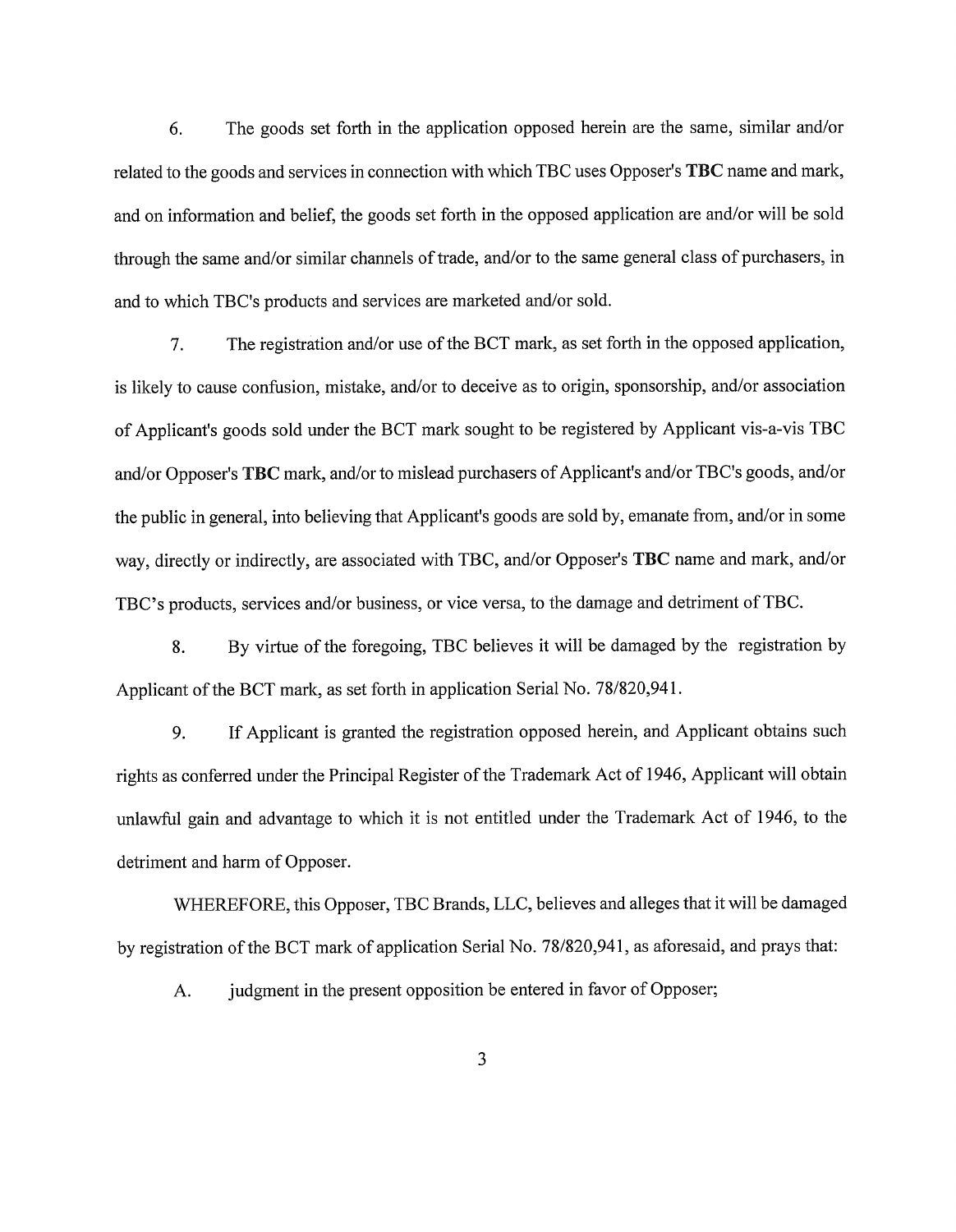- the present opposition be sustained; B.
- C. registration of application Serial No. 78/820,941 be rejected and refused.

Respectfully submitted,

TBC BRANDS, LLC

Z  $\mathbf{By:}$ -7  $\boldsymbol{\mathcal{J}}$  $\equiv$ 

Marsha G. Gentner JACOBSON HOLMAN PLLC 400 Seventh Street, N.W. Washington, D.C. 20004  $(202)$  638-6666

Date: July 29, 2009

#### **CERTIFICATE OF SERVICE**

I hereby certify that on this 29<sup>th</sup> day of July, 2009, the foregoing Notice of Opposition was served, by mailing same first class and postage prepaid, on the following correspondent as set forth in the records of the U.S. Patent and Trademark Office:

Thomas M. Champagne IP Strategies 1048 Dead Run Drive McLean, Virginia 22101

 $222$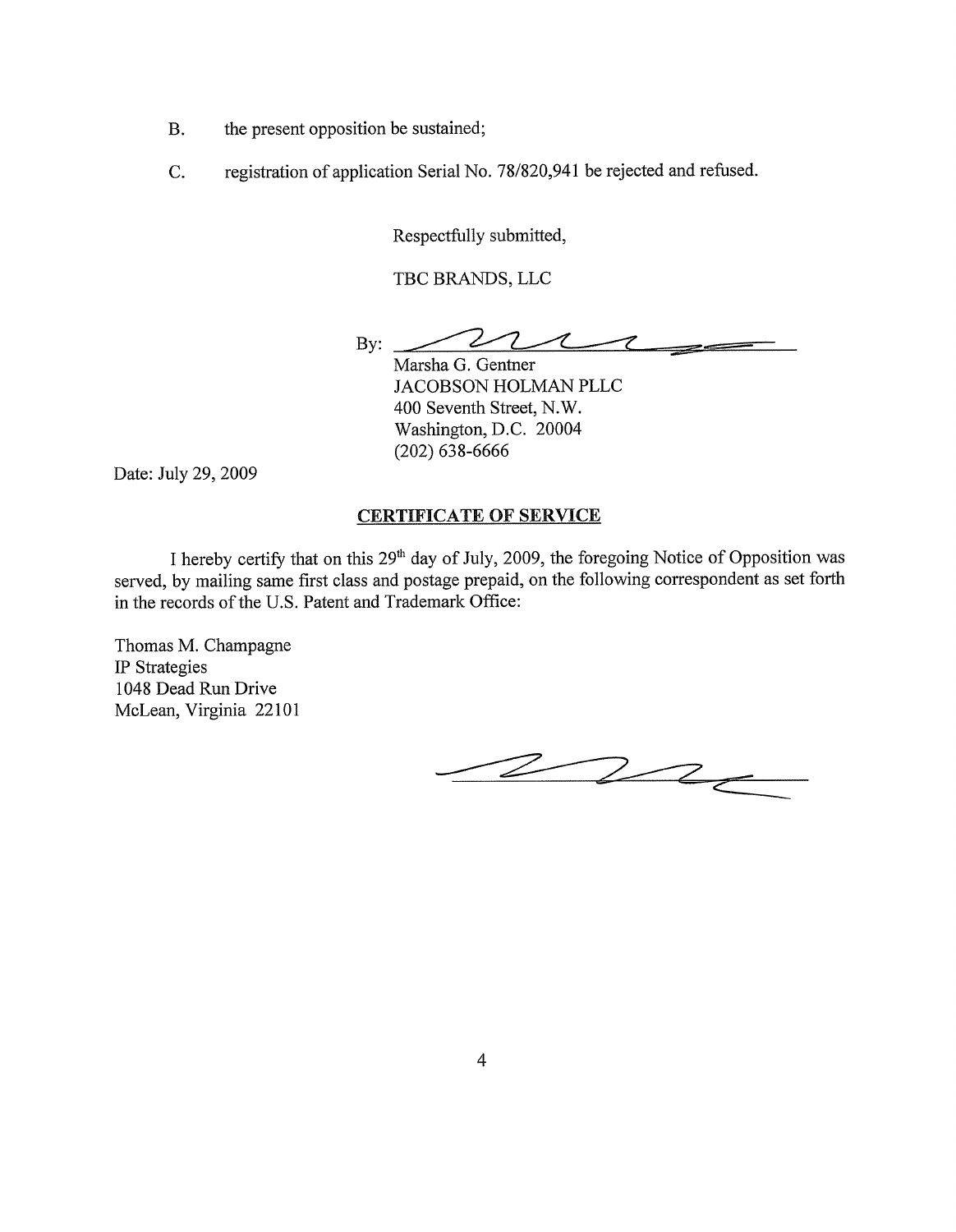## Thank you for your request. Here are the latest results from the TARR web server.

This page was generated by the TARR system on 2009-07-29 16:58:44 ET

Serial Number: 73174209 Assignment Information **Trademark Document Retrieval** 

**Registration Number: 1113549** 

Mark (words only): TBC

**Standard Character claim: No** 

Current Status: This registration has been renewed.

**Date of Status: 1998-10-29** 

**Filing Date: 1978-06-13** 

Transformed into a National Application: No

Registration Date: 1979-02-20

**Register:** Principal

Law Office Assigned: (NOT AVAILABLE)

If you are the applicant or applicant's attorney and have questions about this file, please contact the Trademark Assistance Center at TrademarkAssistanceCenter@uspto.gov

**Current Location: 830 -Post Registration** 

Date In Location: 2009-03-10

## **LAST APPLICANT(S)/OWNER(S) OF RECORD**

1. TBC BRANDS, LLC

#### Address:

TBC BRANDS, LLC 2215-B RENAISSANCE DRIVE SUITE 5 LAS VEGAS, NV 89119 **United States** Legal Entity Type: Limited Liability Company **State or Country Where Organized: Delaware** 

#### **GOODS AND/OR SERVICES**

**International Class: 012 Class Status: Active**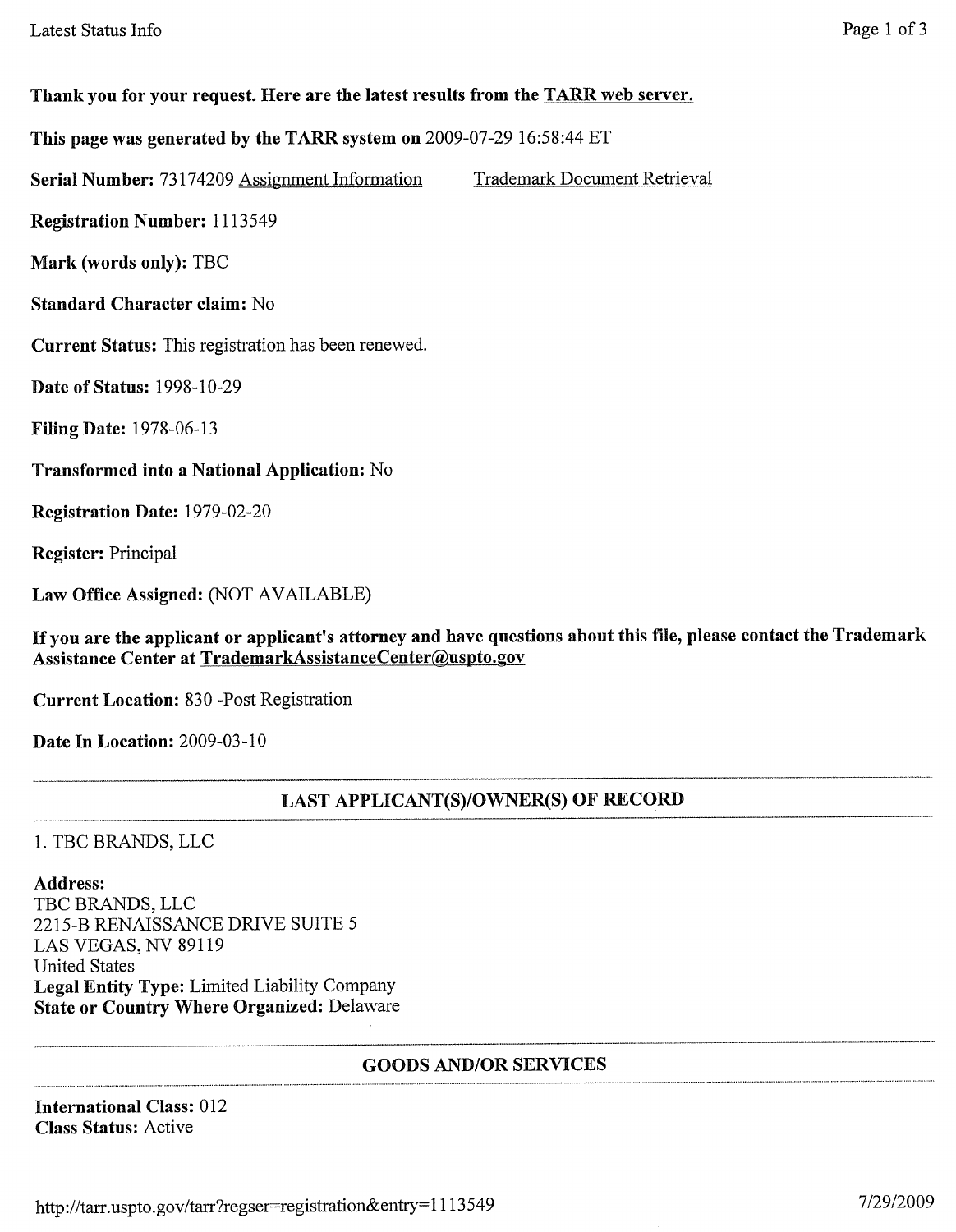#### **TIRES** Basis:  $1(a)$ **First Use Date: 1978-03-29** First Use in Commerce Date: 1978-03-29

## **ADDITIONAL INFORMATION**

#### (NOT AVAILABLE)

## **MADRID PROTOCOL INFORMATION**

#### (NOT AVAILABLE)

#### **PROSECUTION HISTORY**

## NOTE: To view any document referenced below, click on the link to "Trademark Document Retrieval" shown near the top of this page.

- 2009-03-10 Post Registration action mailed Sections 8 & 9
- 2009-02-19 Assigned To Paralegal
- 2009-02-17 TEAS Section 8 & 9 Received
- 2008-01-15 Case File In TICRS
- 2006-09-10 Review Of Correspondence Complete
- 2004-06-29 PAPER RECEIVED
- 1998-10-29 First renewal 10 year
- 1998-08-31 Section 9 filed/check record for Section 8
- 1985-01-10 Section 8 (6-year) accepted

#### 1984-07-26 - Section 8 (6-year) filed

## ATTORNEY/CORRESPONDENT INFORMATION

#### **Attorney of Record MARSHA G GENTNER**

# Correspondent MARSHA G GENTNER

**JACOBSON HOLMAN PLLC** Suite 600 400 Seventh Street, N.W.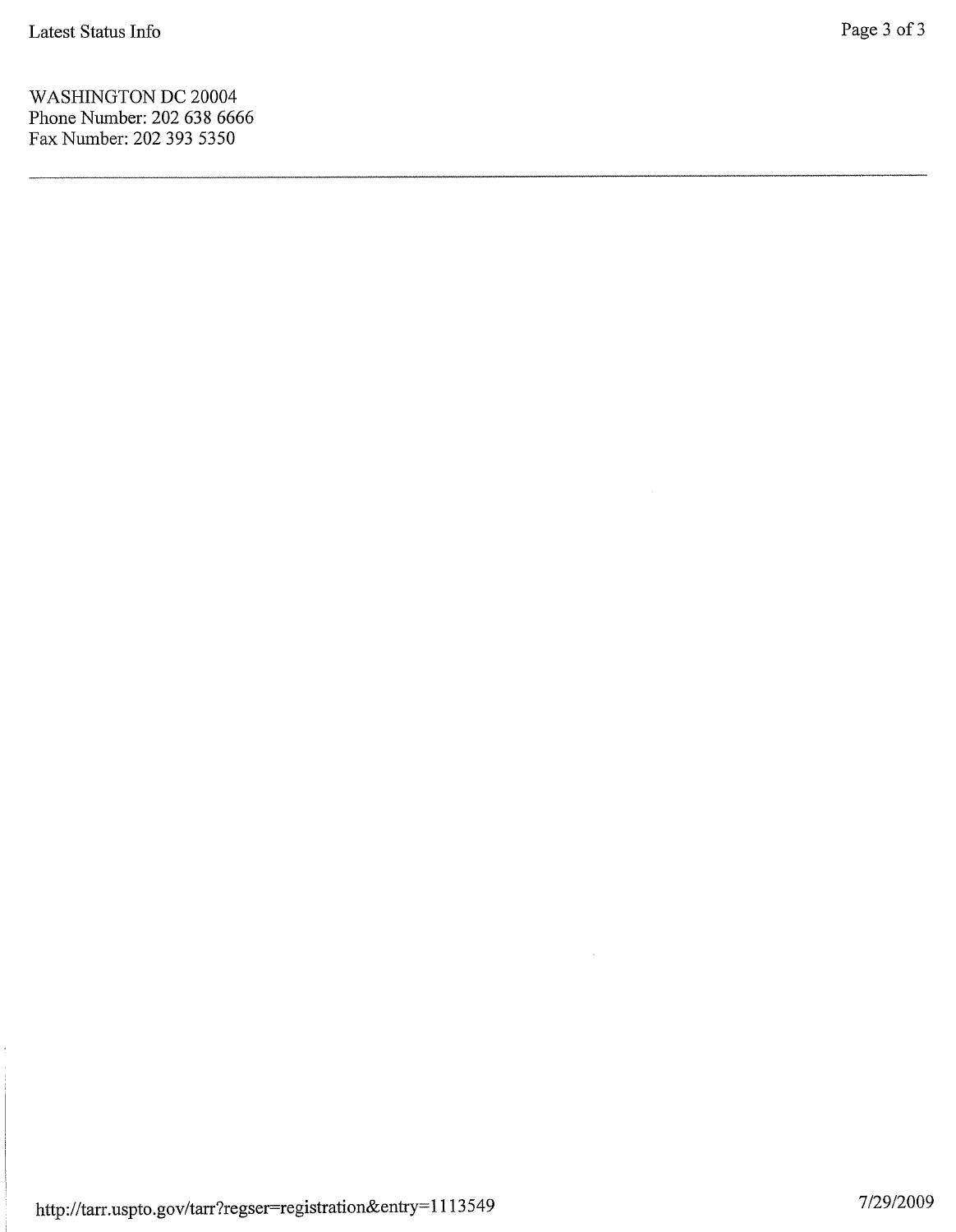Thank you for your request. Here are the latest results from the TARR web server.

This page was generated by the TARR system on 2009-07-29 16:59:27 ET

Serial Number: 76369492 Assignment Information **Trademark Document Retrieval** 

**Registration Number: 2811332** 

**Mark** 



(words only): TBC PRIVATE BRANDS

#### **Standard Character claim: No**

Current Status: Registered.

**Date of Status: 2004-02-03** 

**Filing Date: 2002-02-12** 

Transformed into a National Application: No

Registration Date: 2004-02-03

**Register: Principal** 

Law Office Assigned: LAW OFFICE 114

If you are the applicant or applicant's attorney and have questions about this file, please contact the Trademark Assistance Center at TrademarkAssistanceCenter@uspto.gov

Current Location: 900 - File Repository (Franconia)

Date In Location: 2004-03-25

## LAST APPLICANT(S)/OWNER(S) OF RECORD

1. TBC Brands LLC

| <b>Composed Of:</b> |  |
|---------------------|--|
| C                   |  |
| <b>Address:</b>     |  |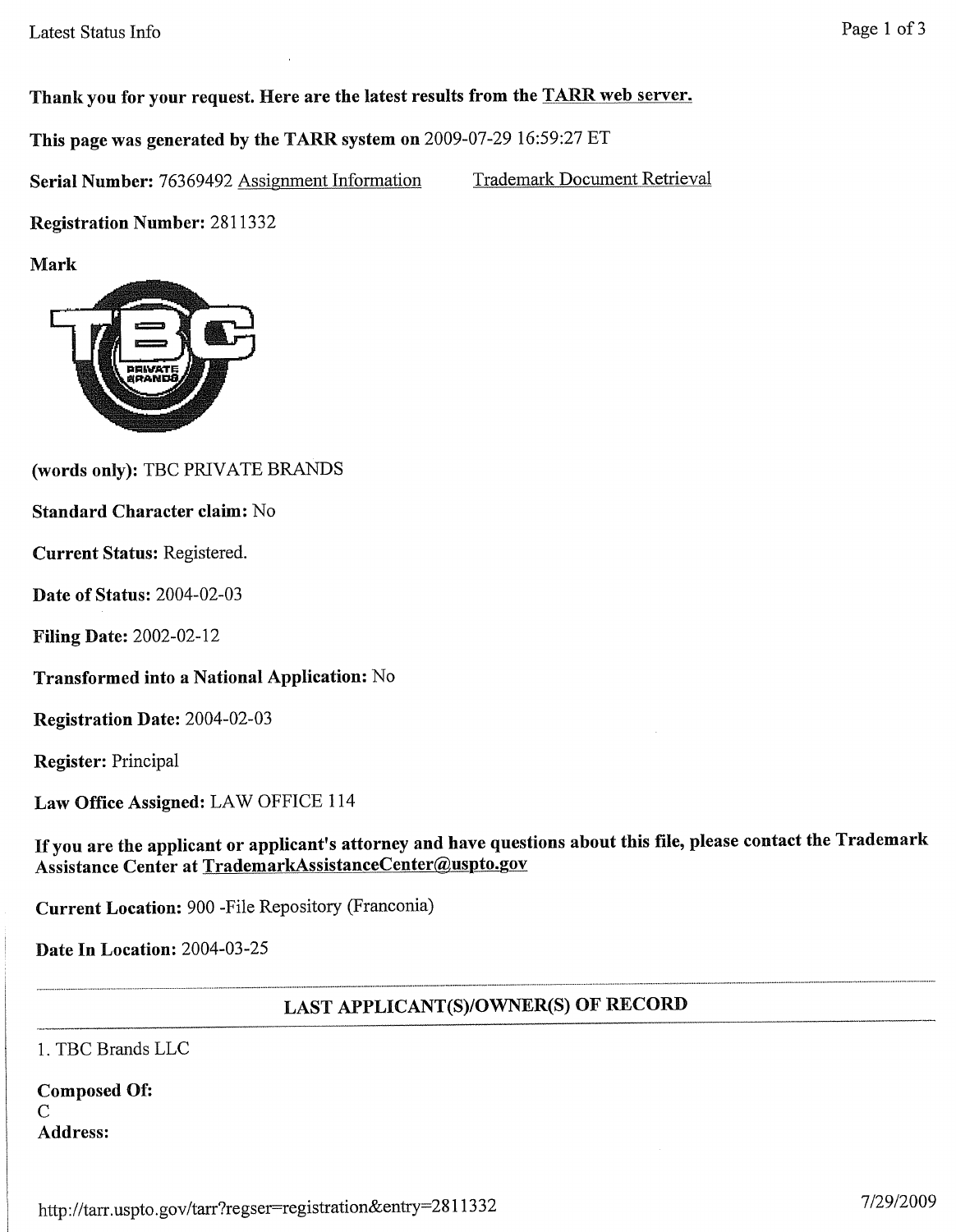TBC Brands LLC 639 Isbell Road, Suite 390 Reno, NV 89502 **United States Legal Entity Type: Limited Partnership State or Country Where Organized: Delaware** 

## **GOODS AND/OR SERVICES**

**International Class: 016 Class Status: Active** cardboard floor display units for merchandising products; posters; printed advertising and promotional materials, namely, paper signs, newspaper clip art; publications, namely, product guides feature tires; brochures about tires **Basis:**  $1(a)$ **First Use Date: 2002-01-00** First Use in Commerce Date: 2002-01-00

**International Class: 035 Class Status:** Active wholesale distributorships featuring vehicles part **Basis:**  $1(a)$ **First Use Date: 2002-01-00** First Use in Commerce Date: 2002-01-00

## **ADDITIONAL INFORMATION**

Disclaimer: PRIVATE BRANDS

#### **Design Search Code(s):**

26.01.18 - Circles, three or more concentric; Concentric circles, three or more; Three or more concentric circles 26.01.20 - Circles within a circle

#### **Prior Registration Number(s):**

1113549 1345491 2114992

## **MADRID PROTOCOL INFORMATION**

## (NOT AVAILABLE)

## PROSECUTION HISTORY

NOTE: To view any document referenced below, click on the link to "Trademark Document Retrieval" shown near the top of this page.

2006-09-10 - Review Of Correspondence Complete

http://tarr.uspto.gov/tarr?regser=registration&entry=2811332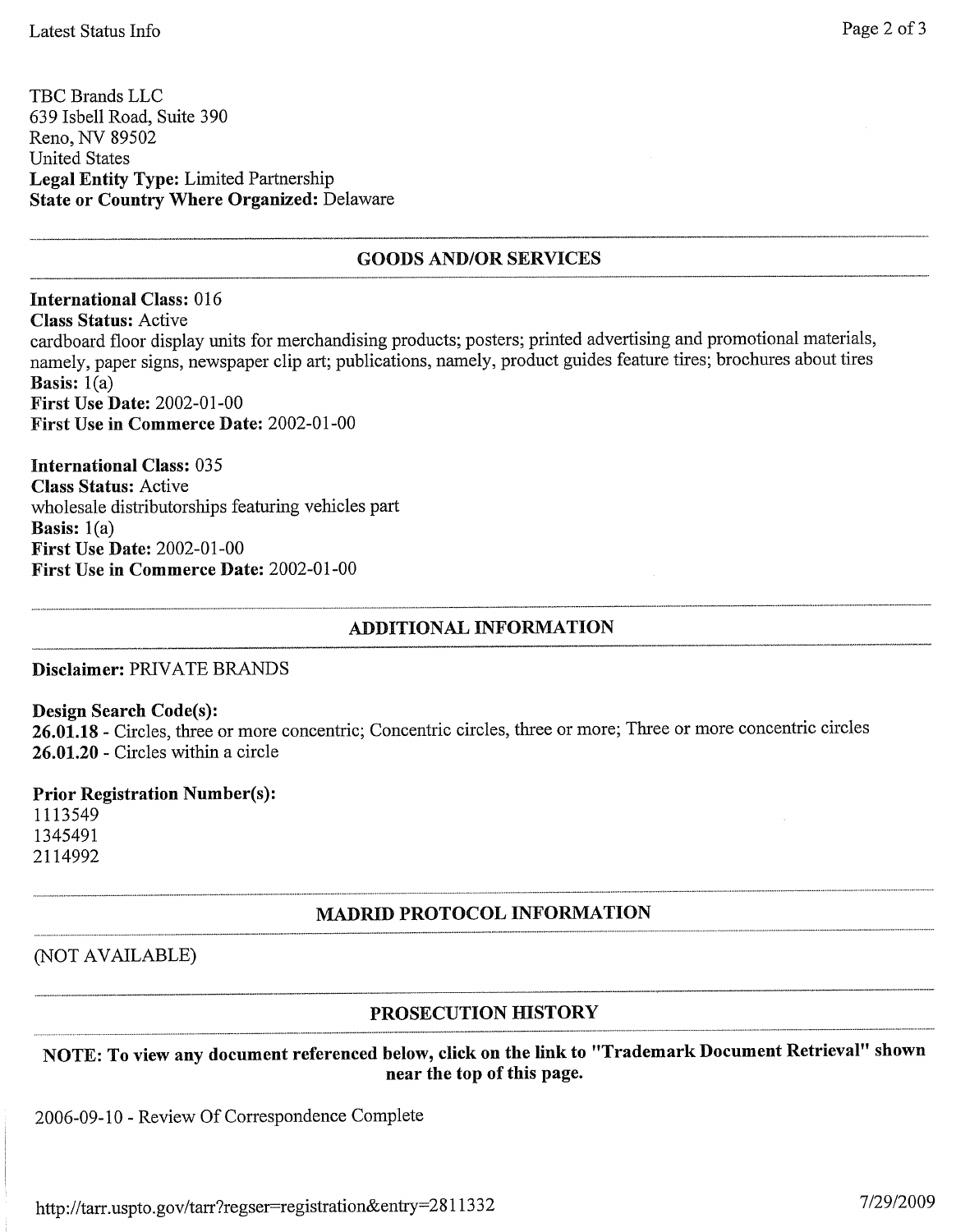- 2004-06-29 PAPER RECEIVED
- 2004-02-03 Registered Principal Register
- 2003-12-04 Allowed for Registration Principal Register (SOU accepted)
- 2003-12-02 Assigned To Examiner
- 2003-12-01 Case File In TICRS
- 2003-11-17 Statement of use processing complete
- 2003-10-16 Amendment to Use filed
- 2003-10-16 PAPER RECEIVED
- 2003-07-16 Extension 1 granted
- 2003-06-27 Extension 1 filed
- 2003-06-27 PAPER RECEIVED
- 2002-12-31 Noa Mailed SOU Required From Applicant
- 2002-10-08 Published for opposition
- 2002-09-18 Notice of publication
- 2002-07-22 Approved for Pub Principal Register (Initial exam)
- 2002-06-05 Communication received from applicant
- 2002-05-03 Non-final action mailed

2002-04-29 - Assigned To Examiner

## **ATTORNEY/CORRESPONDENT INFORMATION**

#### **Attorney of Record** MARSHA G. GENTNER

#### Correspondent

MARSHA G. GENTNER JACOBSON HOLMAN PLLC THE JENIFER BUILDING 400 SEVENTH STREET, N.W. WASHINGTON, D.C. 20004-2201 Phone Number: (202) 638-6666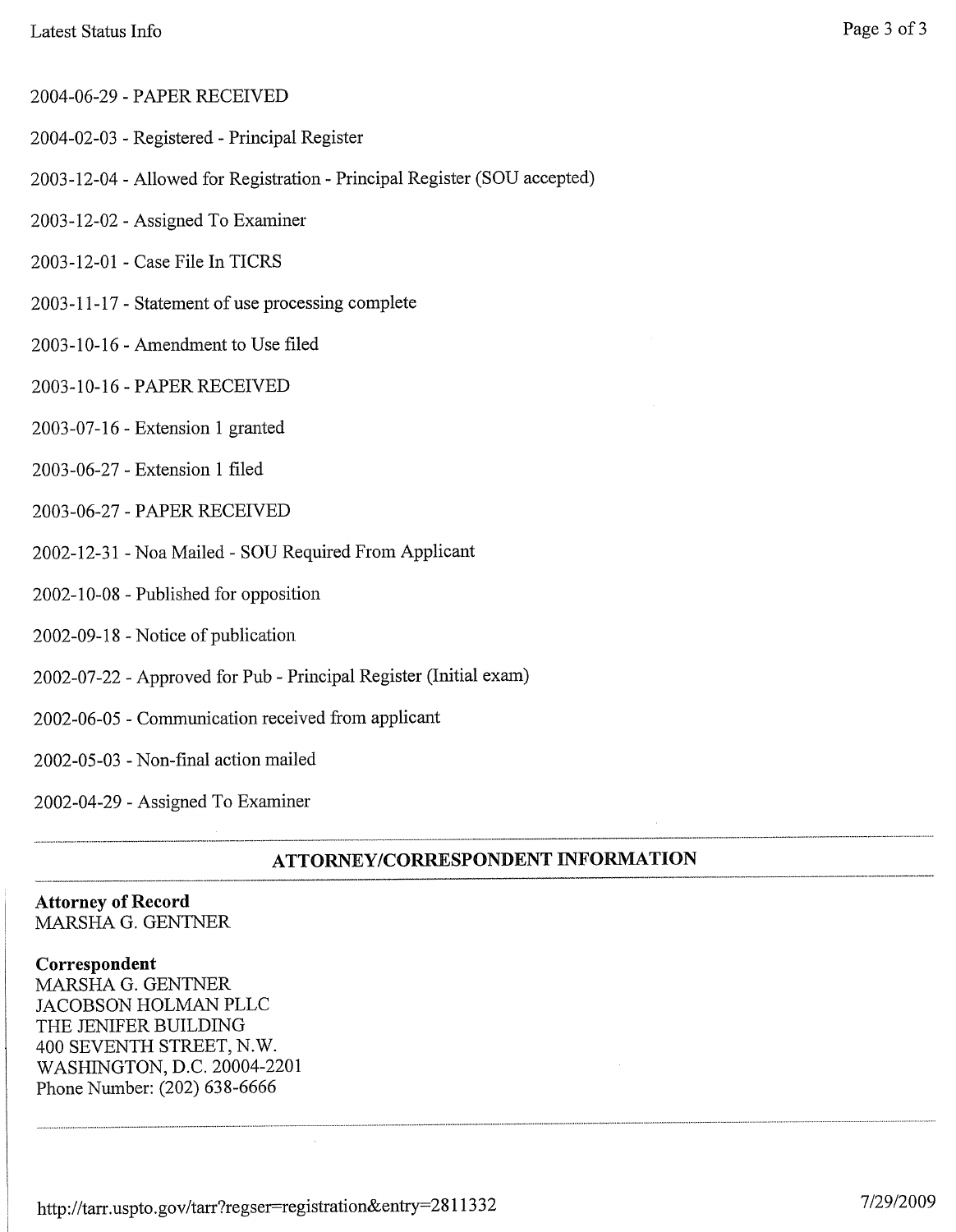Thank you for your request. Here are the latest results from the TARR web server.

This page was generated by the TARR system on 2009-07-29 16:59:46 ET

Serial Number: 76606744 Assignment Information

**Trademark Document Retrieval** 

**Registration Number: 3061728** 

**Mark** 

# TBC PRIVATE BRANDS

(words only): TBC PRIVATE BRANDS

**Standard Character claim: Yes** 

Current Status: Registered.

**Date of Status: 2006-02-28** 

**Filing Date: 2004-08-12** 

**Transformed into a National Application:** No

Registration Date: 2006-02-28

**Register:** Principal

Law Office Assigned: LAW OFFICE 114

If you are the applicant or applicant's attorney and have questions about this file, please contact the Trademark Assistance Center at TrademarkAssistanceCenter@uspto.gov

Current Location: 650 -Publication And Issue Section

Date In Location: 2006-02-28

## **LAST APPLICANT(S)/OWNER(S) OF RECORD**

1. TBC Brands, LLC

#### **Address:**

TBC Brands, LLC 2215 B Renaissance Drive, Suite 5 Las Vegas, NV 89119 **United States** Legal Entity Type: Limited Liability Company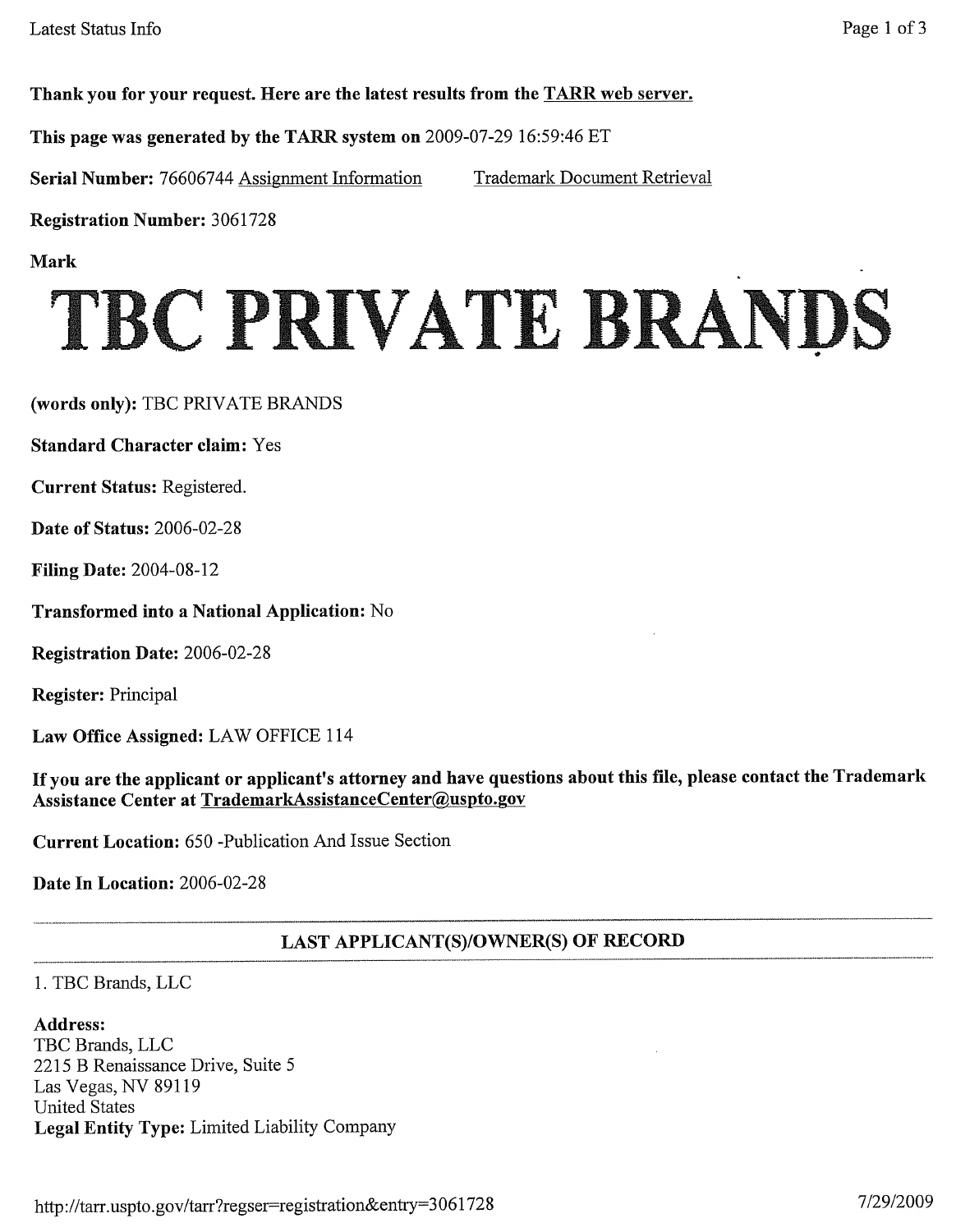#### **State or Country Where Organized: Delaware**

#### **GOODS AND/OR SERVICES**

**International Class: 016 Class Status: Active** CARDBOARD FLOOR DISPLAY UNITS FOR MERCHANDISING PRODUCTS; POSTERS; PRINTED ADVERTISING AND PROMOTIONAL MATERIALS, NAMELY, PAPER SIGNS, NEWSPAPER CLIP ART; PUBLICATIONS, NAMELY, PRODUCT GUIDES FEATURING TIRES; BROCHURES ABOUT TIRES Basis:  $1(a)$ **First Use Date: 2002-01-00** First Use in Commerce Date: 2002-01-00

**International Class: 035 Class Status: Active** WHOLESALE DISTRIBUTORSHIPS FEATURING VEHICLE PARTS **Basis:**  $1(a)$ **First Use Date: 2002-01-00** First Use in Commerce Date: 2002-01-00

#### **ADDITIONAL INFORMATION**

Disclaimer: "private brands"

**Prior Registration Number(s):** 1345491 2114992 2811332

## **MADRID PROTOCOL INFORMATION**

(NOT AVAILABLE)

## PROSECUTION HISTORY

NOTE: To view any document referenced below, click on the link to "Trademark Document Retrieval" shown near the top of this page.

2006-02-28 - Registered - Principal Register

2005-02-16 - Assigned To Examiner

2006-02-15 - Assigned To Examiner

2005-12-06 - Published for opposition

2005-11-16 - Notice of publication